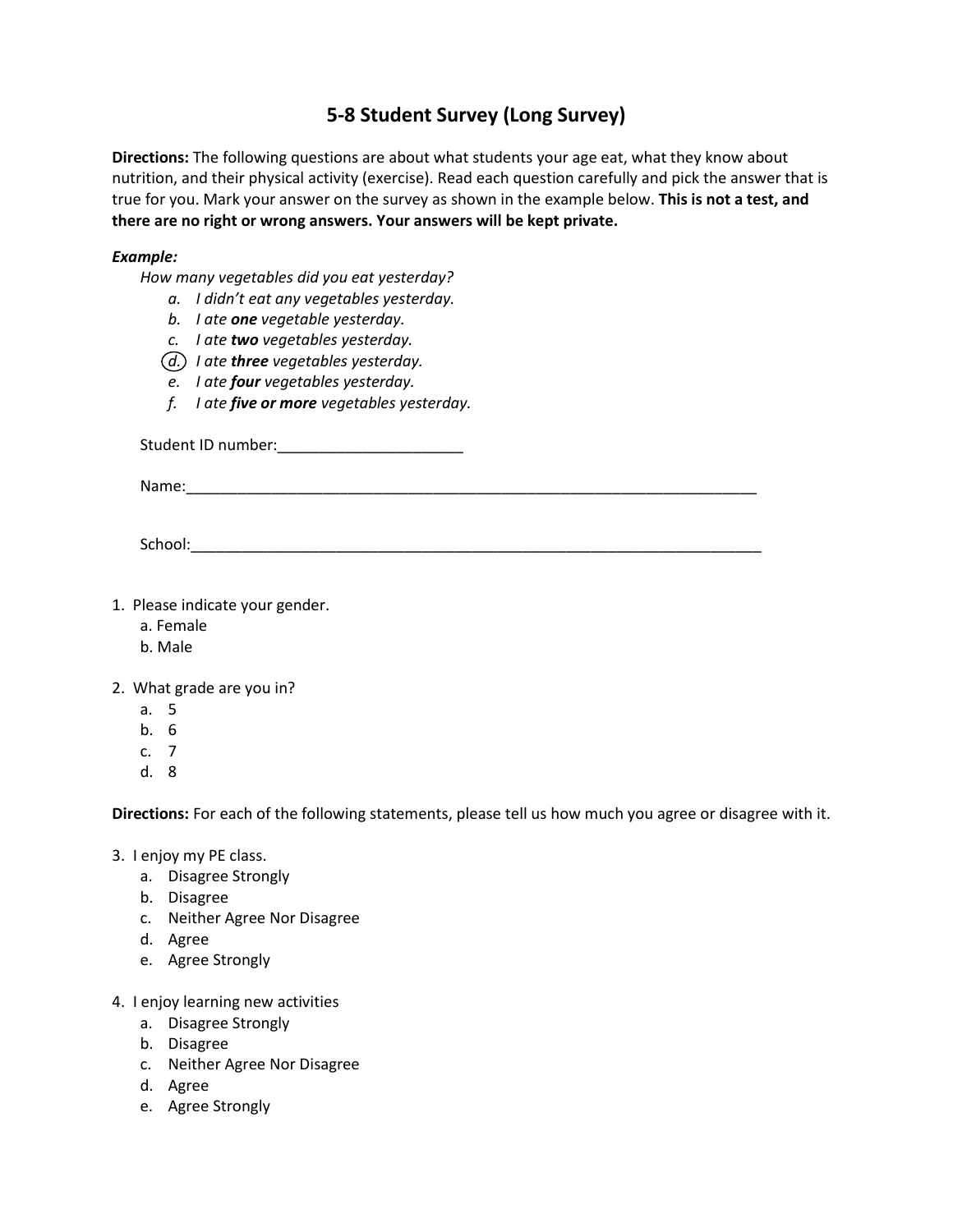- 5. Working hard enough that my heart rate and breathing increase is important.
	- a. Disagree Strongly
	- b. Disagree
	- c. Neither Agree Nor Disagree
	- d. Agree
	- e. Agree Strongly
- 6. I feel good about myself when I know I have worked hard.
	- a. Disagree Strongly
	- b. Disagree
	- c. Neither Agree Nor Disagree
	- d. Agree
	- e. Agree Strongly
- 7. Being fit is important to me.
	- a. Disagree Strongly
	- b. Disagree
	- c. Neither Agree Nor Disagree
	- d. Agree
	- e. Agree Strongly
- 8. I learn how to be fit in my PE class.
	- a. Disagree Strongly
	- b. Disagree
	- c. Neither Agree Nor Disagree
	- d. Agree
	- e. Agree Strongly
- 9. Making healthy food choices is important to me.
	- a. Disagree Strongly
	- b. Disagree
	- c. Neither Agree Nor Disagree
	- d. Agree
	- e. Agree Strongly
- 10. The things I am learning about fitness and eating healthy in school are important.
	- a. Disagree Strongly
	- b. Disagree
	- c. Neither Agree Nor Disagree
	- d. Agree
	- e. Agree Strongly
- 11. Setting fitness goals is important.
	- a. Disagree Strongly
	- b. Disagree
	- c. Neither Agree Nor Disagree
	- d. Agree
	- e. Agree Strongly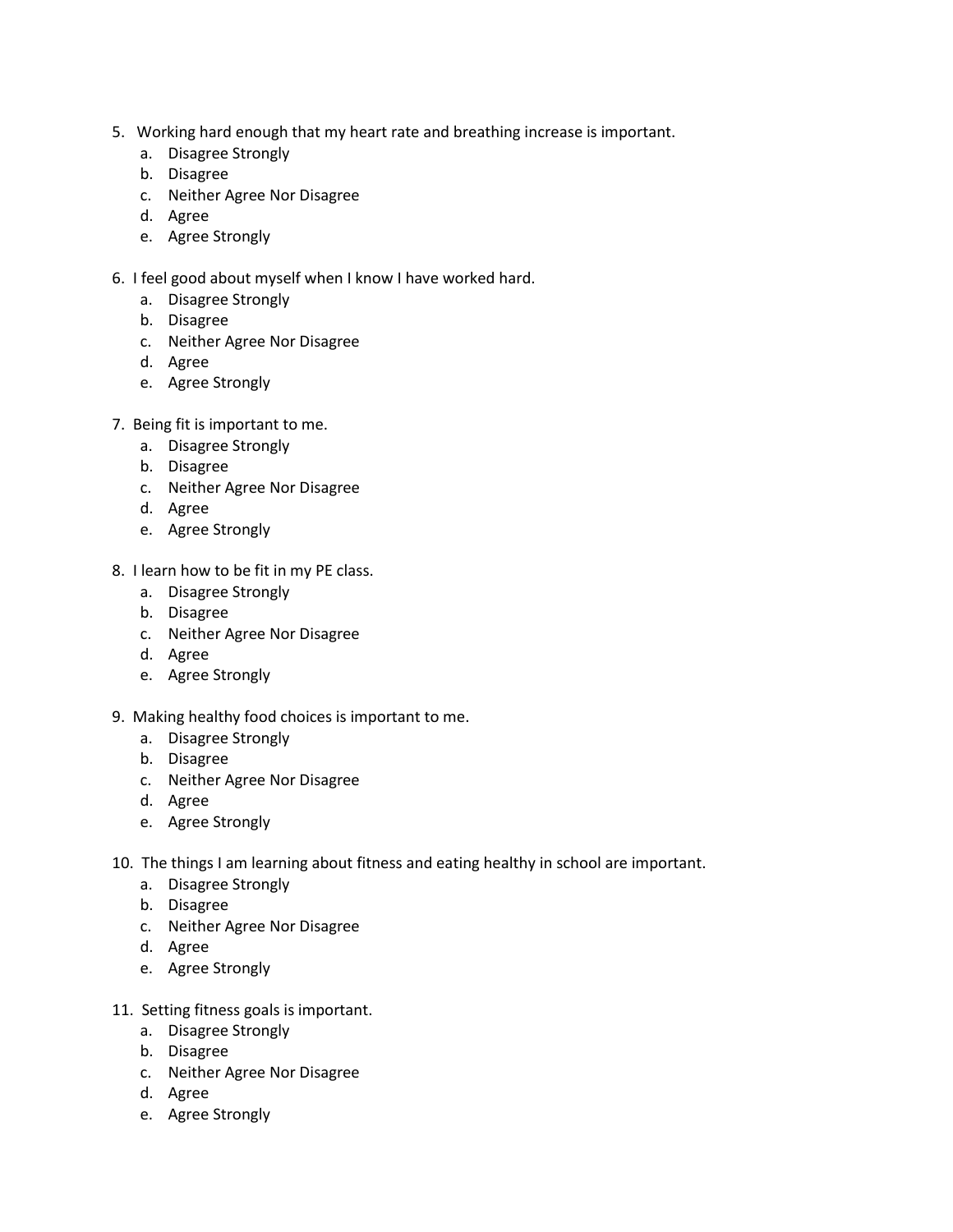- 12. Having fun helps me understand what I'm learning in PE.
	- a. Disagree Strongly
	- b. Disagree
	- c. Neither Agree Nor Disagree
	- d. Agree
	- e. Agree Strongly
- 13. I learn about intensity in PE class so I can apply it when I'm active.
	- a. Disagree Strongly
	- b. Disagree
	- c. Neither Agree Nor Disagree
	- d. Agree
	- e. Agree Strongly
- 14. I learn in PE class about the five components of fitness to pick activities that improve my fitness.
	- a. Disagree Strongly
	- b. Disagree
	- c. Neither Agree Nor Disagree
	- d. Agree
	- e. Agree Strongly
- 15. I learn in PE class about setting goals to improve my fitness test scores.
	- a. Disagree Strongly
	- b. Disagree
	- c. Neither Agree Nor Disagree
	- d. Agree
	- e. Agree Strongly
- 16. I learn enough in PE class about MyPlate to choose healthy foods.
	- a. Disagree Strongly
	- b. Disagree
	- c. Neither Agree Nor Disagree
	- d. Agree
	- e. Agree Strongly
- 17. My PE teacher gives me enough time in class to improve my fitness.
	- a. Disagree Strongly
	- b. Disagree
	- c. Neither Agree Nor Disagree
	- d. Agree
	- e. Agree Strongly
- 18. In my PE class, I am moving more than half of the time.
	- a. Disagree Strongly
	- b. Disagree
	- c. Neither Agree Nor Disagree
	- d. Agree
	- e. Agree Strongly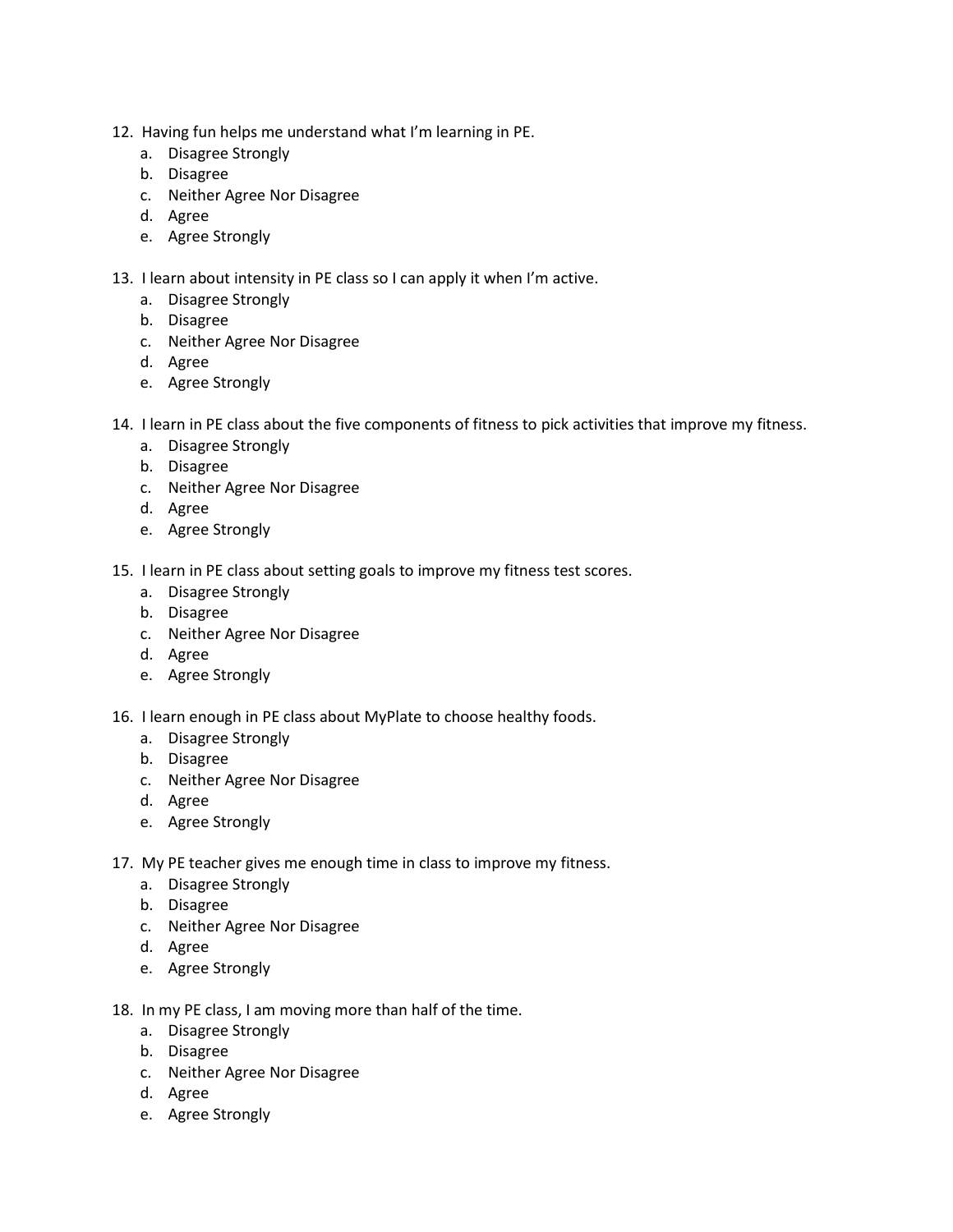- 19. I learn in PE class that being fit and eating nutritious foods will make me healthy.
	- a. Disagree Strongly
	- b. Disagree
	- c. Neither Agree Nor Disagree
	- d. Agree
	- e. Agree Strongly
- 20. I learn about fun activities in PE that I can do outside of class.
	- a. Disagree Strongly
	- b. Disagree
	- c. Neither Agree Nor Disagree
	- d. Agree
	- e. Agree Strongly
- 21. I learn about fitness and eating healthy in classes other than PE.
	- a. Disagree Strongly
	- b. Disagree
	- c. Neither Agree Nor Disagree
	- d. Agree
	- e. Agree Strongly
- 22. My teacher makes learning about fitness and eating healthy fun.
	- a. Disagree Strongly
	- b. Disagree
	- c. Neither Agree Nor Disagree
	- d. Agree
	- e. Agree Strongly
- 23. In PE, I work on my skills and fitness so I can be active outside of class.
	- a. Disagree Strongly
	- b. Disagree
	- c. Neither Agree Nor Disagree
	- d. Agree
	- e. Agree Strongly
- 24. I am active outside of class because I want to improve my skills.
	- a. Disagree Strongly
	- b. Disagree
	- c. Neither Agree Nor Disagree
	- d. Agree
	- e. Agree Strongly
- 25. I am active outside of class because I want to increase my fitness.
	- a. Disagree Strongly
	- b. Disagree
	- c. Neither Agree Nor Disagree
	- d. Agree
	- e. Agree Strongly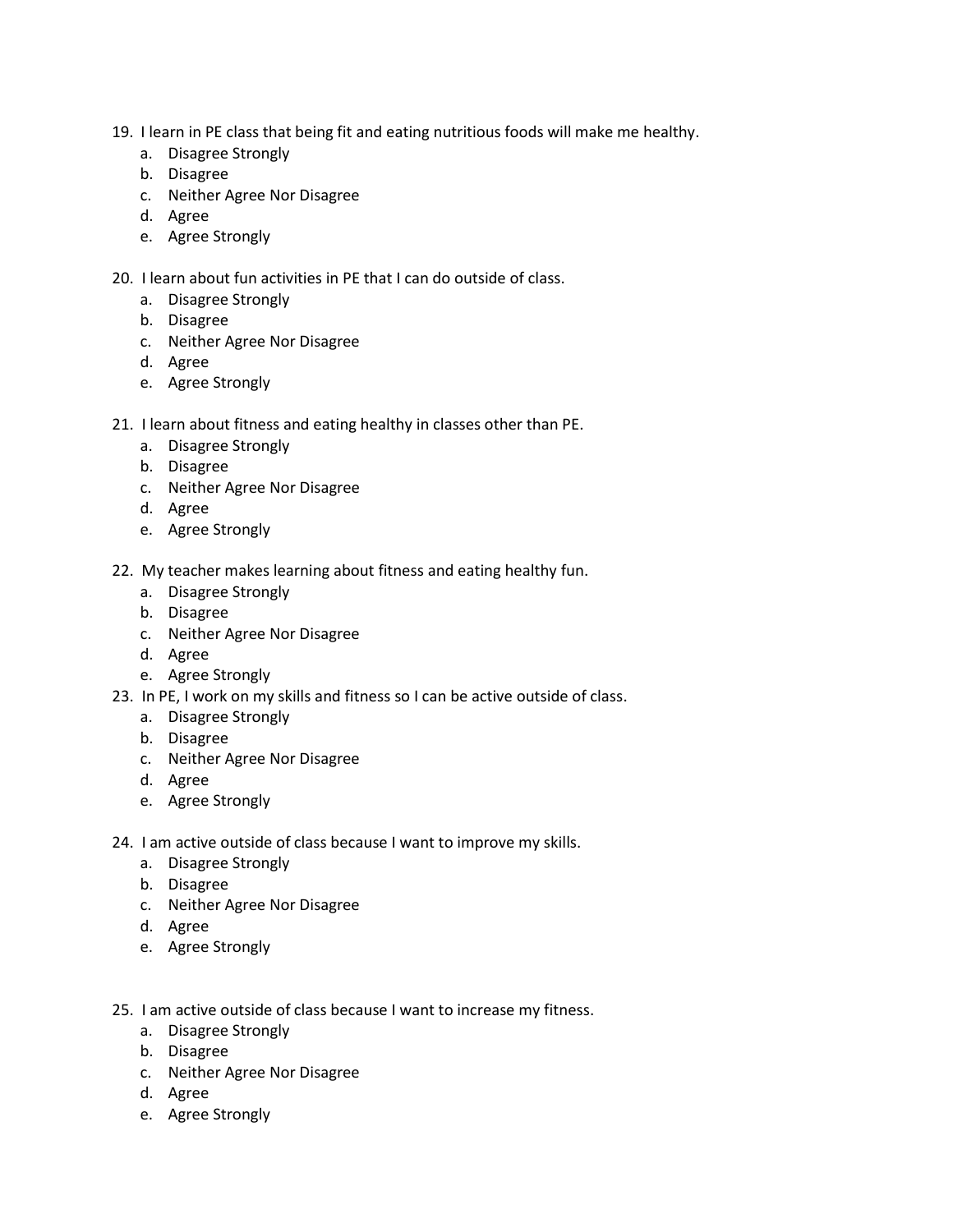- 26. I am following a plan outside of class to achieve my fitness goals.
	- a. Disagree Strongly
	- b. Disagree
	- c. Neither Agree Nor Disagree
	- d. Agree
	- e. Agree Strongly

27. When I'm active outside of class I choose activities of different intensity.

- a. Disagree Strongly
- b. Disagree
- c. Neither Agree Nor Disagree
- d. Agree
- e. Agree Strongly

28. In an average WEEK how many minutes of activity do you get where you are breathing hard and your heart rate increases, including your PE class?

- a. Less than 30 Minutes
- b. 30 Minutes
- c. 60 Minutes (1 hour)
- d. 90 Minutes (1.5 hours)
- e. 120 Minutes (2 hours)
- f. 150 Minutes (2.5 hours)
- g. 180 Minutes (3 hours)
- h. 210 Minutes (3.5 hours)
- i. 240 Minutes (4 hours)
- j. 270 Minutes (4.5 hours)
- k. 300 Minutes (5 hours)
- l. More than 300 Minutes (More than 5 hours)

29. During the past 7 days, how many times did you drink 100% fruit juices such as orange juice, apple juice, or grape juice? (Do not count punch, Kool-Aid, sports drinks, or other fruit-flavored drinks.) I did not drink 100% fruit juice during the past 7 days

- a. I did not drink 100% fruit juice during the past 7 days
- b. 1 to 3 times during the past 7 days
- c. 4-6 times during the past 7 days
- d. 1 time per day
- e. 2 times per day
- f. 3 times per day
- g. 4 or more times per day
- 30. During the past 7 days, how many times did you eat fruit? (Do not count fruit juice.)
	- a. I did not eat fruit during the past 7 days
	- b. 1 to 3 times during the past 7 days
	- c. 4-6 times during the past 7 days
	- d. 1 time per day
	- e. 2 times per day
	- f. 3 times per day
	- g. 4 or more times per day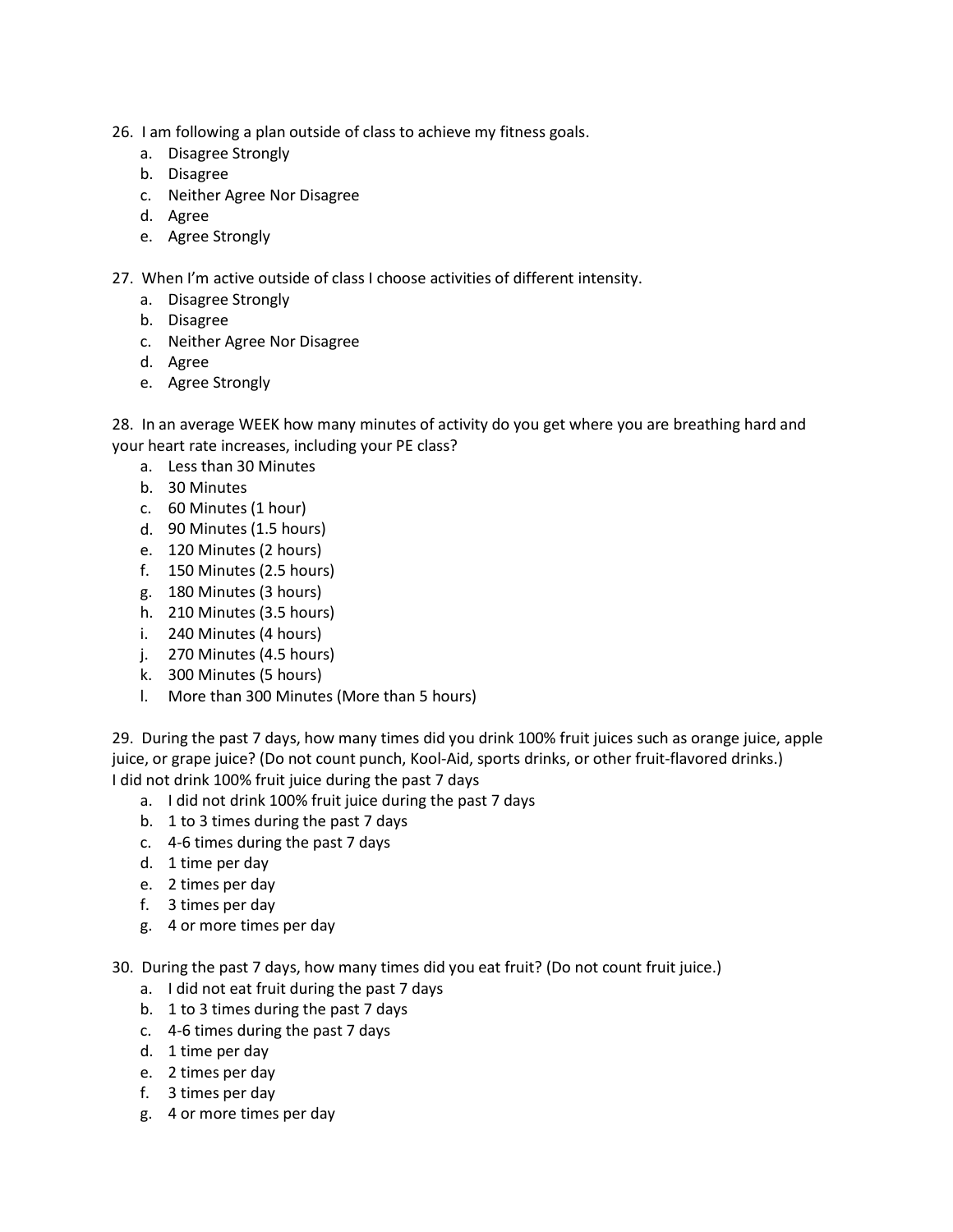- 31. During the past 7 days, how many times did you eat green salad?
	- a. I did not eat green salad during the past 7 days
	- b. 1 to 3 times during the past 7 days
	- c. 4-6 times during the past 7 days
	- d. 1 time per day
	- e. 2 times per day
	- f. 3 times per day
	- g. 4 or more times per day

32. During the past 7 days, how many times did you eat potatoes? (Do not count french fries, fried potatoes, or potato chips.)

- a. I did not eat potatoes during the past 7 days
- b. 1 to 3 times during the past 7 days
- c. 4-6 times during the past 7 days
- d. 1 time per day
- e. 2 times per day
- f. 3 times per day
- g. 4 or more times per day
- 33. During the past 7 days, how many times did you eat carrots?
	- a. I did not eat carrots during the past 7 days
	- b. 1 to 3 times during the past 7 days
	- c. 4-6 times during the past 7 days
	- d. 1 time per day
	- e. 2 times per day
	- f. 3 times per day
	- g. 4 or more times per day

34. During the past 7 days, how many times did you eat other vegetables? (Do not count green salad, potatoes, or carrots.)

- a. I did not eat other vegetables during the past 7 days
- b. 1 to 3 times during the past 7 days
- c. 4-6 times during the past 7 days
- d. 1 time per day
- e. 2 times per day
- f. 3 times per day
- g. 4 or more times per day

35. During the past 7 days, how many times did you drink a can, bottle, or glass of soda or pop, such as Coke, Pepsi, or Sprite? (Do not count diet soda or diet pop.)

- a. I did not drink soda or pop during the past 7 days
- b. 1 to 3 times during the past 7 days
- c. 4-6 times during the past 7 days
- d. 1 time per day
- e. 2 times per day
- f. 3 times per day
- g. 4 or more times per day